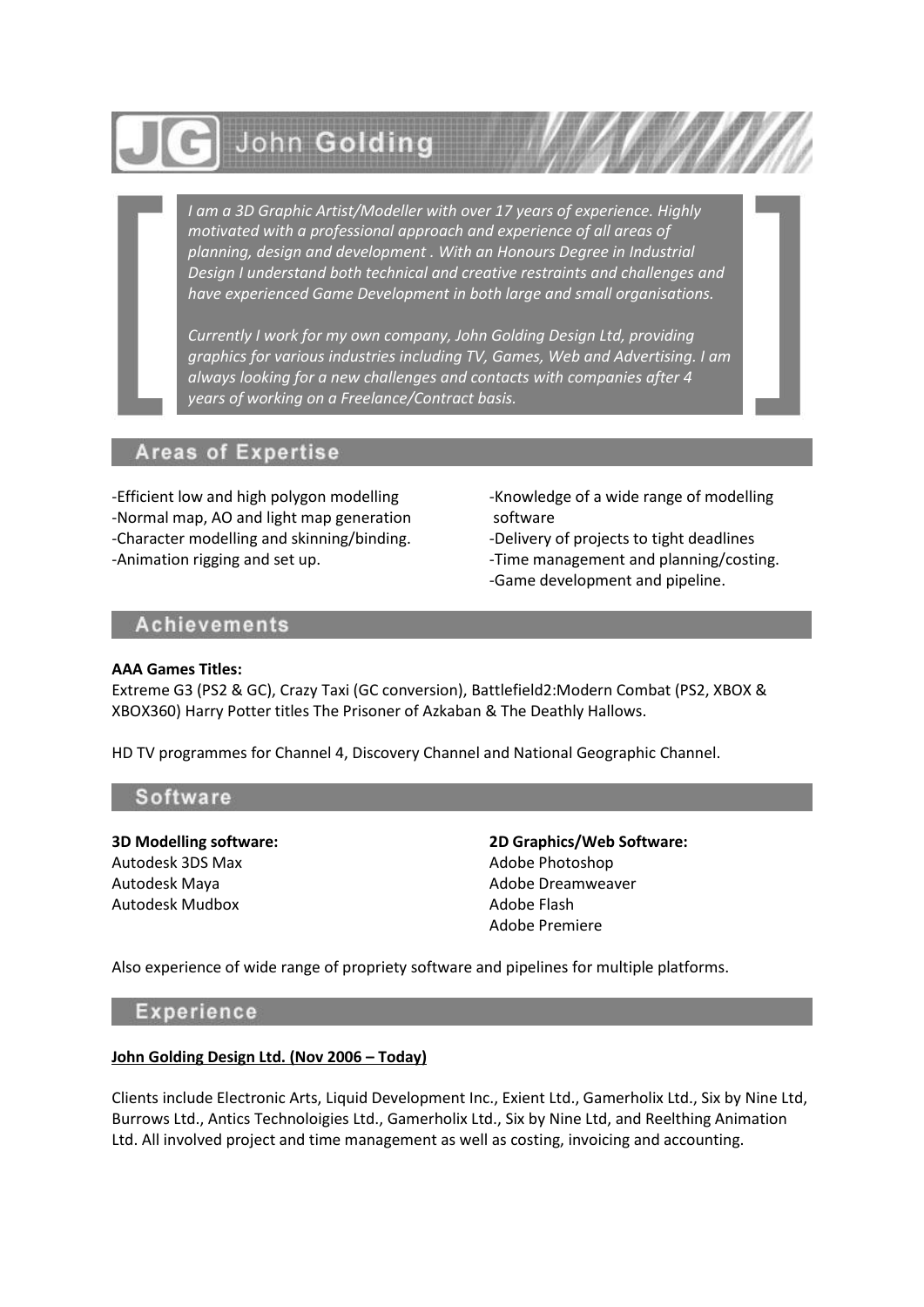## **Centroid Motion Capture Ltd. (May 2006 – October 2006)**

Producing models, rigging and binding characters and building environments, whilst working remotely. Clients included Climax, Ninja Theory and Video/DVD production companies. Advised on implementation of version control systems and pipline improvements. Initially this position was to lead to the creation of a new Centroid Studio in Leeds.

### **Electronics Arts (December 2003 – April 2006)**

Worked as Lead and Senior Artist on variety of projects including the EyeToy minigame for the PS2 version of Harry Potter and the Prisoner of Azkaban, Catwoman and Pre-Production for various new projects. Also completed work on the console version of Battlefield2: Modern Combat for PS2, XBOX and went on to work on the environments for the highly successful XBOX360 version.

#### **Acclaim Studios (July 1999 – November 2003)**

Worked as Lead and Senior Artist on variety of Projects for PSX, GC and PS2. These included RC Revenge (PSX,PS2), `Arden Hawke` Concept (PS2), ExtremeG3 (PS2, GC), Crazy Taxi (GC conversion), Paris Dakar2 (PS2,GC), Summer Heat Beach Volleyball (PS2). Helped to develop Acclaim's PS2 Rendering Engine and file formats – used studiowide.

#### **Wayward Design Ltd. (Jan 1999 – July 1999)**

Worked as senior artist on B17II the Mighty Eighth WWII flight simulator for PC. Work included ingame flight crew character modelling, in-game ground objects and Hi-Res front-end renders

#### **Psygnosis Ltd (July 1997 – Jan1999)**

Worked as Lead Artist at the Stroud office of Psygnosis Ltd. Worked on 3rd person game - working title Special Forces. Undertook all general Lead duties – project planning/concepting, scheduling etc and also directed motion capture Shoot of SAS veteran Andy McNab. Project canned upon closure of studio.

#### **Virtuality Entertainment Plc (Oct 1993 – Jun 1997)**

Worked as Graphic Artist producing in-game graphics for a wide range of Virtual Reality projects and games. Clients and projects included Gremlin Interactive, Ford Motor Co., Nagoya City Council, Ghost Train, Clay Pigeon, Zero Hour.

# Qualifications

Ba (Hons) Industrial Design 2:1

4 A levels – including Maths, Physics, Applied Engineering Graphics, General Studies 9 G.C.S.E (A-C) including Art, Technical Drawing, Maths, Physics, Chemistry, Technology

# Personal Background

I was born in Sheffield in 1971 and obtained a Degree in Industrial Design at The University of Teesside. I now live in Fife with my wife and my interests include Motorsport, Hiking and Mountain Bike riding, Music, Films and Reading.